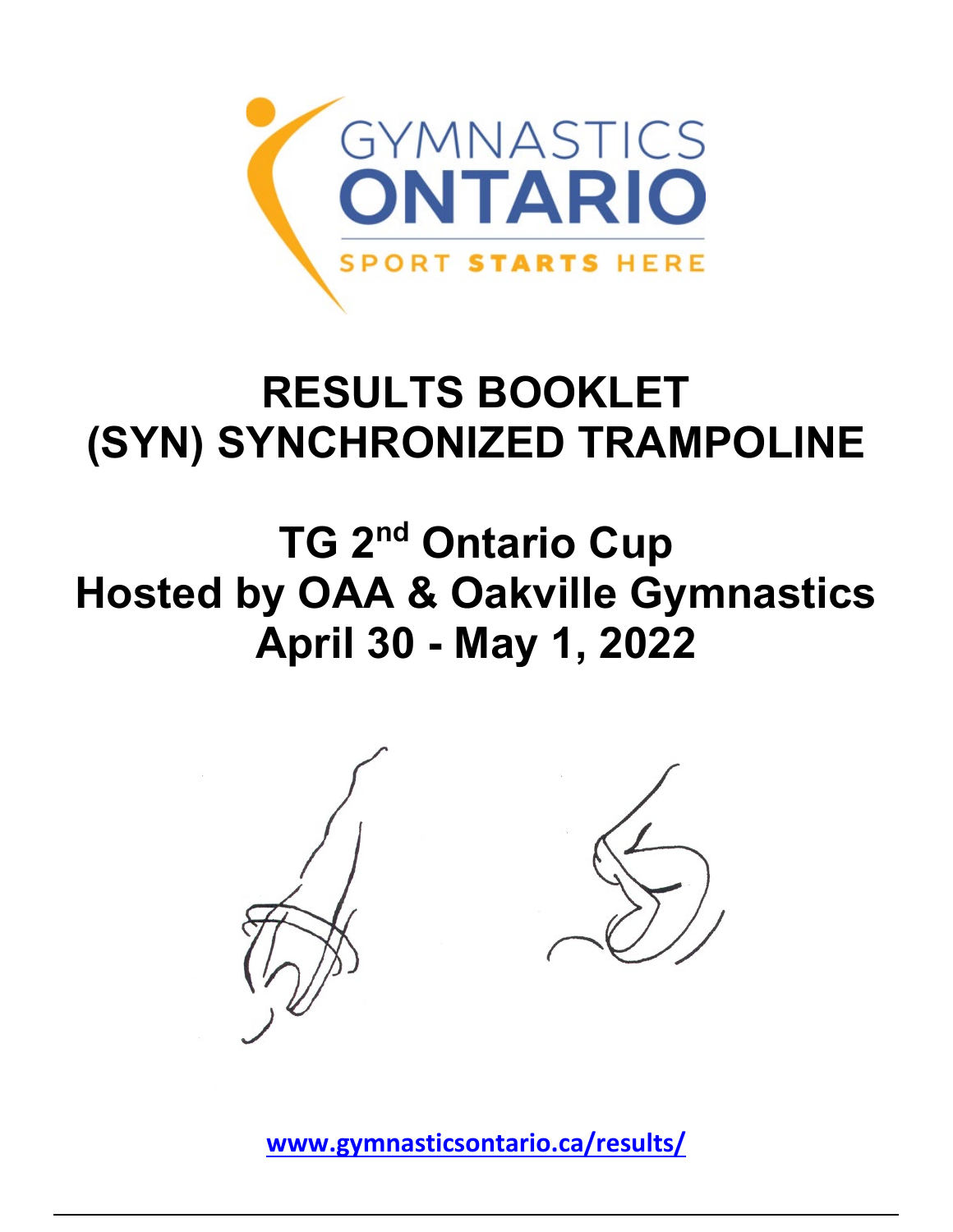| <b>GYMNASTICS</b><br>ONTARIO<br><b>SPORT STARTS HERE</b> | <b>Synchro Results</b>                |            |                |            |                                             |            |          |                                                  |                |            |            |     |                           |                      |                |
|----------------------------------------------------------|---------------------------------------|------------|----------------|------------|---------------------------------------------|------------|----------|--------------------------------------------------|----------------|------------|------------|-----|---------------------------|----------------------|----------------|
| <b>TG 2nd ON Cup 2022</b>                                | hosted by OAA and Oakville Gymnastics |            |                |            |                                             |            |          |                                                  |                |            |            |     |                           | April 29-May 1, 2022 |                |
|                                                          |                                       |            |                |            |                                             |            |          |                                                  |                |            |            |     |                           |                      | Page 1         |
| <b>SYN Level 2 - Mixed</b>                               | P <sub>1</sub>                        | E1         | E <sub>2</sub> | E3         | E4                                          |            | H1 H2 S1 | S2                                               | S <sub>3</sub> | Diff       | <b>Bon</b> | Pen | Sub                       | Total                | Posn           |
| <b>Heather Noble / Mya Grosz</b>                         |                                       |            |                |            | Just Bounce Trampoline Club Inc.            |            |          |                                                  |                |            |            |     |                           | 41.89                | п              |
|                                                          | Set<br>Vol<br>Final                   | 7.7<br>0.0 | 8.0<br>0.0     | 7.7<br>0.0 | 7.8<br>0.0                                  | 8.8<br>0.0 |          | 9.2 8.47 8.47 8.47<br>$0.0$ $0.00$ $0.00$ $0.00$ |                | 4.1<br>0.0 | 4.1<br>0.0 |     | 41.89<br>$0.0 \quad 0.00$ |                      |                |
| <b>Kristen Bunting / Audrey Gervais</b>                  |                                       |            |                |            | <b>Vertical Zone Trampoline Club</b>        |            |          |                                                  |                |            |            |     |                           | 41.87                | $\overline{2}$ |
|                                                          | Set<br>Vol<br>Final                   | 7.3<br>0.0 | 8.2<br>0.0     | 7.9<br>0.0 | 8.0<br>0.0                                  | 9.1<br>0.0 |          | 8.9 8.86 8.86 8.86<br>$0.0$ $0.00$ $0.00$ $0.00$ |                | 3.6<br>0.0 | 3.6<br>0.0 |     | 41.87<br>$0.0 \quad 0.00$ |                      |                |
| Malia Cancelliere / Maddie Nikodym<br>в                  |                                       |            |                |            | <b>Etobicoke Gymnastics</b>                 |            |          |                                                  |                |            |            |     |                           | 40.97                | в              |
|                                                          | Set<br>Vol<br>Final                   | 8.0<br>0.0 | 8.3<br>0.0     | 7.9<br>0.0 | 8.3<br>0.0                                  | 8.9<br>0.0 |          | 9.7 7.66 7.66 7.66<br>$0.0$ $0.00$ $0.00$ $0.00$ |                | 4.1<br>0.0 | 4.1<br>0.0 |     | 40.97<br>$0.0 \quad 0.00$ |                      |                |
| Ava Mitchell / Arianna Sluga                             |                                       |            |                |            | <b>Etobicoke Gymnastics</b>                 |            |          |                                                  |                |            |            |     |                           | 39.69                | 4              |
|                                                          | Set<br>Vol<br>Final                   | 8.7<br>0.0 | 8.0<br>0.0     | 8.7<br>0.0 | 7.8<br>0.0                                  | 9.4<br>0.0 |          | 9.2 6.92 6.92 6.92<br>$0.0$ $0.00$ $0.00$ $0.00$ |                | 4.1<br>0.0 | 4.1<br>0.0 |     | 39.69<br>$0.0 \quad 0.00$ |                      |                |
| Lexy Dysarz / Marissa Stege                              |                                       |            |                |            | Vertical Zone Trampoline Club               |            |          |                                                  |                |            |            |     |                           | 39.36                |                |
|                                                          | Set<br>Vol<br>Final                   | 7.8<br>0.0 | 7.4<br>0.0     | 8.1<br>0.0 | 7.4<br>0.0                                  | 9.6<br>0.0 |          | 9.6 7.48 7.48 7.48<br>$0.0$ $0.00$ $0.00$ $0.00$ |                | 3.6<br>0.0 | 3.6<br>0.0 |     | 39.36<br>$0.0 \quad 0.00$ |                      |                |
| Annika Best / Madeleine Porto                            |                                       |            |                |            | <b>Airborne Trampoline KW</b>               |            |          |                                                  |                |            |            |     |                           | 26.07                | $\sqrt{6}$     |
|                                                          | Set<br>Vol<br>Final                   | 4.8<br>0.0 | 4.4<br>0.0     | 4.5<br>0.0 | 4.4<br>0.0                                  | 5.8<br>0.0 |          | 5.4 5.51 5.51 5.51<br>$0.0$ $0.00$ $0.00$ $0.00$ |                | 2.5<br>0.0 | 2.5<br>0.0 |     | 26.07<br>0.0 0.00         |                      |                |
| Vivienne Hanna / Eloise Mouille                          |                                       |            |                |            | <b>Burlington Trampoline &amp; Tumbling</b> |            |          |                                                  |                |            |            |     |                           | 24.87                |                |
|                                                          | Set<br>Vol<br>Final                   | 4.7<br>0.0 | 5.3<br>0.0     | 4.9<br>0.0 | 5.4<br>0.0                                  | 6.3<br>0.0 |          | 6.4 3.81 3.81 3.81<br>$0.0$ $0.00$ $0.00$ $0.00$ |                | 2.9<br>0.0 | 2.9<br>0.0 |     | 24.87<br>$0.0 \quad 0.00$ |                      |                |
| Lara Fainstat / Maria Coates                             |                                       |            |                |            | <b>Ottawa Gymnastics Centre</b>             |            |          |                                                  |                |            |            |     |                           | 22.64                | $\mathbf{a}$   |
|                                                          | Set<br>Vol<br>Final                   | 4.0<br>0.0 | 3.8<br>0.0     | 4.0<br>0.0 | 3.7<br>0.0                                  | 4.6<br>0.0 |          | 5.0 4.67 4.67 4.67<br>$0.0$ $0.00$ $0.00$ $0.00$ |                | 2.3<br>0.0 | 2.3<br>0.0 |     | 22.64<br>0.0 0.00         |                      |                |
| Maya Lederman / Adaline Smith                            |                                       |            |                |            | <b>Airborne Trampoline KW</b>               |            |          |                                                  |                |            |            |     |                           | 4.68                 |                |
|                                                          | Set<br>Vol<br>Final                   | 0.8<br>0.0 | 0.8<br>0.0     | 0.8<br>0.0 | 0.8<br>0.0                                  | 1.0<br>0.0 |          | 1.0 0.84 0.84 0.84<br>$0.0$ $0.00$ $0.00$ $0.00$ |                | 0.6<br>0.0 | 0.6<br>0.0 | 0.0 | 4.68<br>0.00              |                      |                |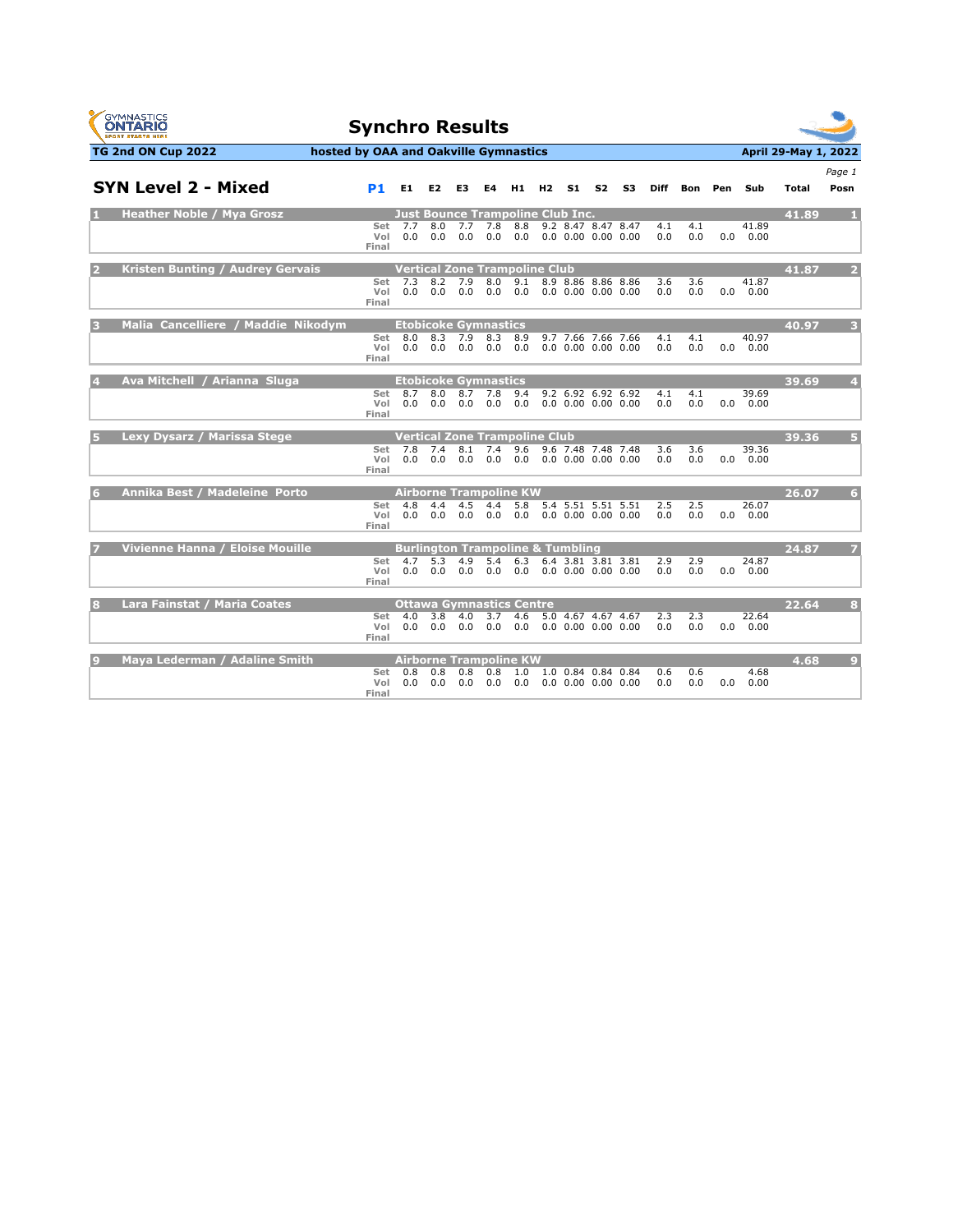| <b>GYMNASTICS</b><br>ONTARIO<br><b>SPORT STARTS HERE</b> | <b>Synchro Results</b>                |                                    |            |                                                           |            |            |                                                  |                |                |            |            |     |                           |                      |                 |
|----------------------------------------------------------|---------------------------------------|------------------------------------|------------|-----------------------------------------------------------|------------|------------|--------------------------------------------------|----------------|----------------|------------|------------|-----|---------------------------|----------------------|-----------------|
| TG 2nd ON Cup 2022                                       | hosted by OAA and Oakville Gymnastics |                                    |            |                                                           |            |            |                                                  |                |                |            |            |     |                           | April 29-May 1, 2022 |                 |
| <b>SYN Level 3 - Mixed</b>                               | P1                                    | E1.                                | E2         | E3                                                        | E4         | H1.        | H2 S1                                            | S <sub>2</sub> | S <sub>3</sub> |            | Diff Bon   | Pen | Sub                       | <b>Total</b>         | Page 1<br>Posn  |
| <b>Aubree Brooker / Carter Wilson</b>                    | Set<br>Vol<br>Final                   | 7.2<br>0.0                         | 8.0<br>0.0 | <b>Burlington Trampoline &amp; Tumbling</b><br>7.1<br>0.0 | 8.1<br>0.0 | 8.9<br>0.0 | 9.3 8.41 8.41 8.41<br>$0.0$ $0.00$ $0.00$ $0.00$ |                |                | 5.9<br>0.0 | 5.9<br>0.0 |     | 45.32<br>$0.0 \quad 0.00$ | 45.32                |                 |
| <b>Gabrielle Cadrin / Anastasia Conrad</b><br>2          | Set<br>Vol<br>Final                   | 7.5<br>0.0                         | 8.0<br>0.0 | <b>AIM Gymnastics</b><br>7.6<br>0.0                       | 7.4<br>0.0 | 9.4<br>0.0 | 8.8 9.18 9.18 9.18<br>$0.0$ $0.00$ $0.00$ $0.00$ |                |                | 5.1<br>0.0 | 5.1<br>0.0 | 0.0 | 45.21<br>0.00             | 45.21                |                 |
| <b>Teagan Harrigan / LeeMing King</b>                    | Set<br>Vol<br>Final                   | 7.7<br>0.0                         | 7.2<br>0.0 | <b>Ottawa Gymnastics Centre</b><br>8.3<br>0.0             | 7.1<br>0.0 | 9.2<br>0.0 | 9.4 9.03 9.03 9.03<br>$0.0$ $0.00$ $0.00$ $0.00$ |                |                | 5.0<br>0.0 | 5.0<br>0.0 |     | 44.81<br>$0.0 \quad 0.00$ | 44.81                | в               |
| Kate Murphy / Gabrielle Dulude                           | Set<br>Vol<br>Final                   | <b>Spring Action</b><br>6.2<br>0.0 | 6.6<br>0.0 | 6.7<br>0.0                                                | 7.1<br>0.0 | 9.6<br>0.0 | 9.7 7.76 7.76 7.76<br>$0.0$ $0.00$ $0.00$ $0.00$ |                |                | 5.2<br>0.0 | 5.2<br>0.0 |     | 42.22<br>0.0 0.00         | 42.22                |                 |
| Evi Kyrlangitses / Lauryn Conway                         | Set<br>Vol<br>Final                   | 6.7<br>0.0                         | 8.3<br>0.0 | Just Bounce Trampoline Club Inc.<br>7.2<br>0.0            | 8.0<br>0.0 | 9.3<br>0.0 | 9.2 8.55 8.55 8.55<br>$0.0$ $0.00$ $0.00$ $0.00$ |                |                | 4.1<br>0.0 | 4.1<br>0.0 |     | 42.15<br>0.0 0.00         | 42.15                | 5               |
| Brooke Korhonen / Uliana Karvakina<br>6                  | Set<br>Vol<br>Final                   | 7.1<br>0.0                         | 7.9<br>0.0 | Airborne Trampoline KW<br>7.0<br>0.0                      | 8.2<br>0.0 | 9.4<br>0.0 | 9.1 8.25 8.25 8.25<br>$0.0$ $0.00$ $0.00$ $0.00$ |                |                | 4.4<br>0.0 | 4.4<br>0.0 |     | 42.05<br>0.0 0.00         | 42.05                | $6\overline{6}$ |
| Sofi Oroszlan /<br><b>Natalie Wiberg</b>                 | Set<br>Vol<br>Final                   | 6.9<br>0.0                         | 7.2<br>0.0 | <b>Burlington Trampoline &amp; Tumbling</b><br>6.6<br>0.0 | 7.0<br>0.0 | 8.9<br>0.0 | 8.8 8.23 8.23 8.23<br>$0.0$ $0.00$ $0.00$ $0.00$ |                |                | 4.5<br>0.0 | 4.5<br>0.0 |     | 41.26<br>0.0 0.00         | 41.26                |                 |
| Lauren Muscat / Megan DeLaFranier<br>8                   | Set<br>Vol<br>Final                   | 7.7<br>0.0                         | 7.8<br>0.0 | <b>Airborne Trampoline KW</b><br>8.2<br>0.0               | 7.9<br>0.0 | 8.9<br>0.0 | 9.6 6.22 6.22 6.22<br>$0.0\,0.00\,0.00\,0.00$    |                |                | 5.3<br>0.0 | 5.3<br>0.0 |     | 40.14<br>$0.0 \quad 0.00$ | 40.14                | S.              |
| Rowyn MacNevin / Amanda Daly<br>$\epsilon$               | Set<br>Vol<br>Final                   | 4.1<br>0.0                         | 4.0<br>0.0 | <b>AIM Gymnastics</b><br>3.8<br>0.0                       | 3.8<br>0.0 | 4.4<br>0.0 | 4.9 3.02 3.02 3.02<br>$0.0$ $0.00$ $0.00$ $0.00$ |                |                | 2.4<br>0.0 | 2.4<br>0.0 |     | 19.39<br>$0.0\quad 0.00$  | 19.39                | o               |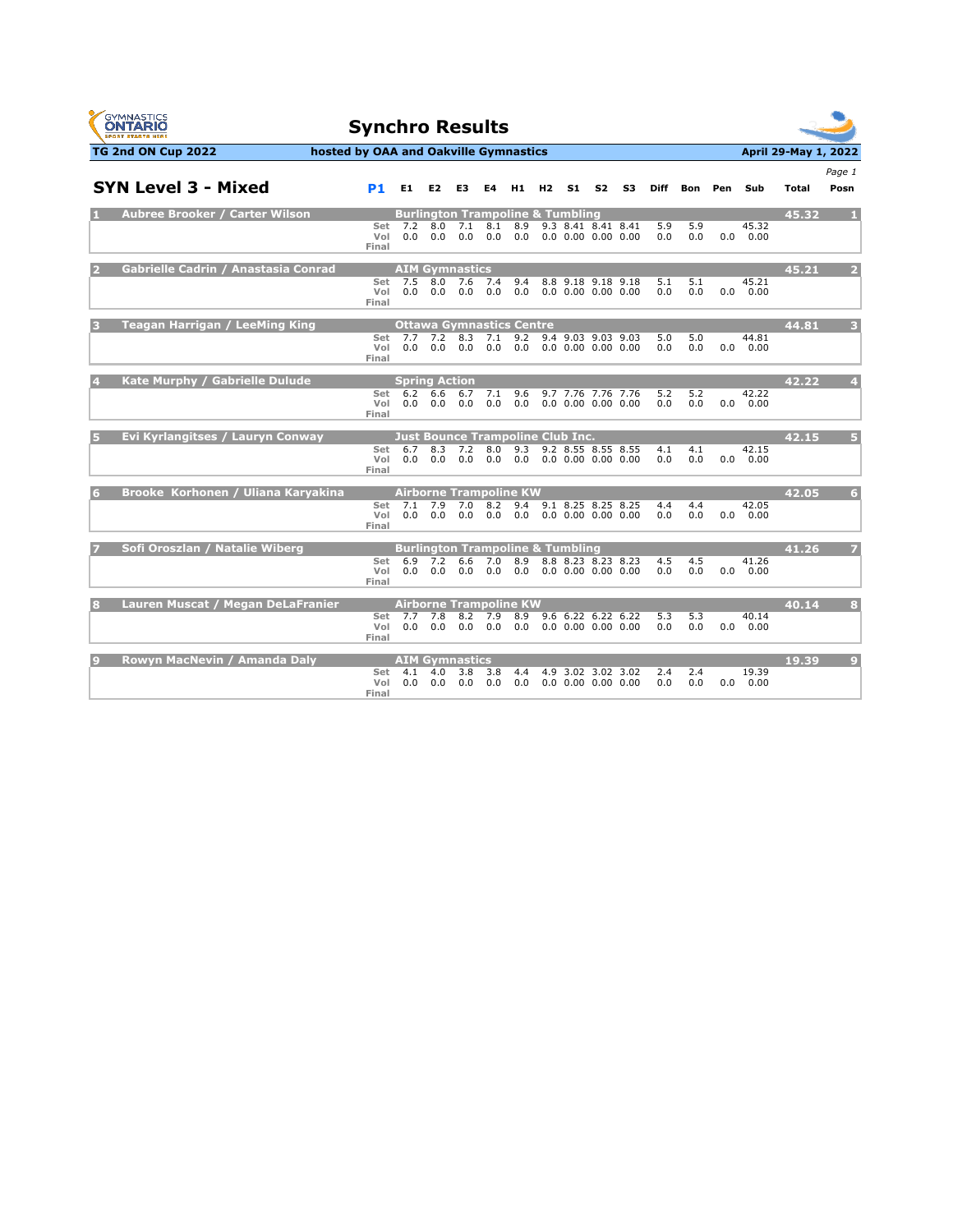| <b>GYMNASTICS</b><br><b>ONTARIO</b><br><b>SPORT STARTS NERE</b> | <b>Synchro Results</b>                |            |            |                               |            |            |     |    |                                                  |    |            |            |     |               |                      |                         |
|-----------------------------------------------------------------|---------------------------------------|------------|------------|-------------------------------|------------|------------|-----|----|--------------------------------------------------|----|------------|------------|-----|---------------|----------------------|-------------------------|
| <b>TG 2nd ON Cup 2022</b>                                       | hosted by OAA and Oakville Gymnastics |            |            |                               |            |            |     |    |                                                  |    |            |            |     |               | April 29-May 1, 2022 |                         |
|                                                                 |                                       |            |            |                               |            |            |     |    |                                                  |    |            |            |     |               |                      | Page 1                  |
| <b>SYN Level 4 - Mixed</b>                                      | <b>P1</b>                             | E1         | E2         | E3                            | E4         | H1.        | H2  | S1 | S2                                               | S3 | Diff       | Bon        | Pen | Sub           | Total                | Posn                    |
| Emily Nikodym / Anežka Cabak                                    |                                       |            |            | <b>Etobicoke Gymnastics</b>   |            |            |     |    |                                                  |    |            |            |     |               | 49.16                | $\mathbf{1}$            |
|                                                                 | Set<br>Vol<br>Final                   | 7.8<br>0.0 | 8.1<br>0.0 | 7.4<br>0.0                    | 7.7<br>0.0 | 9.1<br>0.0 |     |    | 9.2 9.63 9.63 9.63<br>$0.0$ $0.00$ $0.00$ $0.00$ |    | 6.5<br>0.0 | 6.5<br>0.0 | 0.0 | 49.16<br>0.00 |                      |                         |
| <b>Nola Smith / Sophie Miller</b><br>D                          |                                       |            |            | <b>Airborne Trampoline KW</b> |            |            |     |    |                                                  |    |            |            |     |               | 46.55                | $\overline{2}$          |
|                                                                 | Set<br>Vol<br>Final                   | 7.5<br>0.0 | 7.7<br>0.0 | 7.2<br>0.0                    | 7.4<br>0.0 | 9.1<br>0.0 | 9.3 |    | 8.45 8.45 8.45<br>$0.0$ $0.00$ $0.00$ $0.00$     |    | 6.5<br>0.0 | 6.5<br>0.0 | 0.0 | 46.55<br>0.00 |                      |                         |
| Alysha Matson / Duncan Sproule<br>в                             |                                       |            |            | <b>Airborne Trampoline KW</b> |            |            |     |    |                                                  |    |            |            |     |               | 44.68                | $\overline{\mathbf{3}}$ |
|                                                                 | Set<br>Vol<br>Final                   | 6.8<br>0.0 | 6.9<br>0.0 | 6.6<br>0.0                    | 7.2<br>0.0 | 9.3<br>0.0 |     |    | 9.2 8.49 8.49 8.49<br>$0.0$ $0.00$ $0.00$ $0.00$ |    | 5.8<br>0.0 | 5.8<br>0.0 | 0.0 | 44.68<br>0.00 |                      |                         |
| Lucas Zaba / Alex Ivanov                                        |                                       |            |            | <b>Airborne Trampoline KW</b> |            |            |     |    |                                                  |    |            |            |     |               | 18.27                | $\overline{4}$          |
|                                                                 | Set<br>Vol<br>Final                   | 2.4<br>0.0 | 3.2<br>0.0 | 2.5<br>0.0                    | 3.1<br>0.0 | 3.5<br>0.0 |     |    | 3.2 3.46 3.46 3.46<br>$0.0\,0.00\,0.00\,0.00$    |    | 2.6<br>0.0 | 2.6<br>0.0 | 0.0 | 18.27<br>0.00 |                      |                         |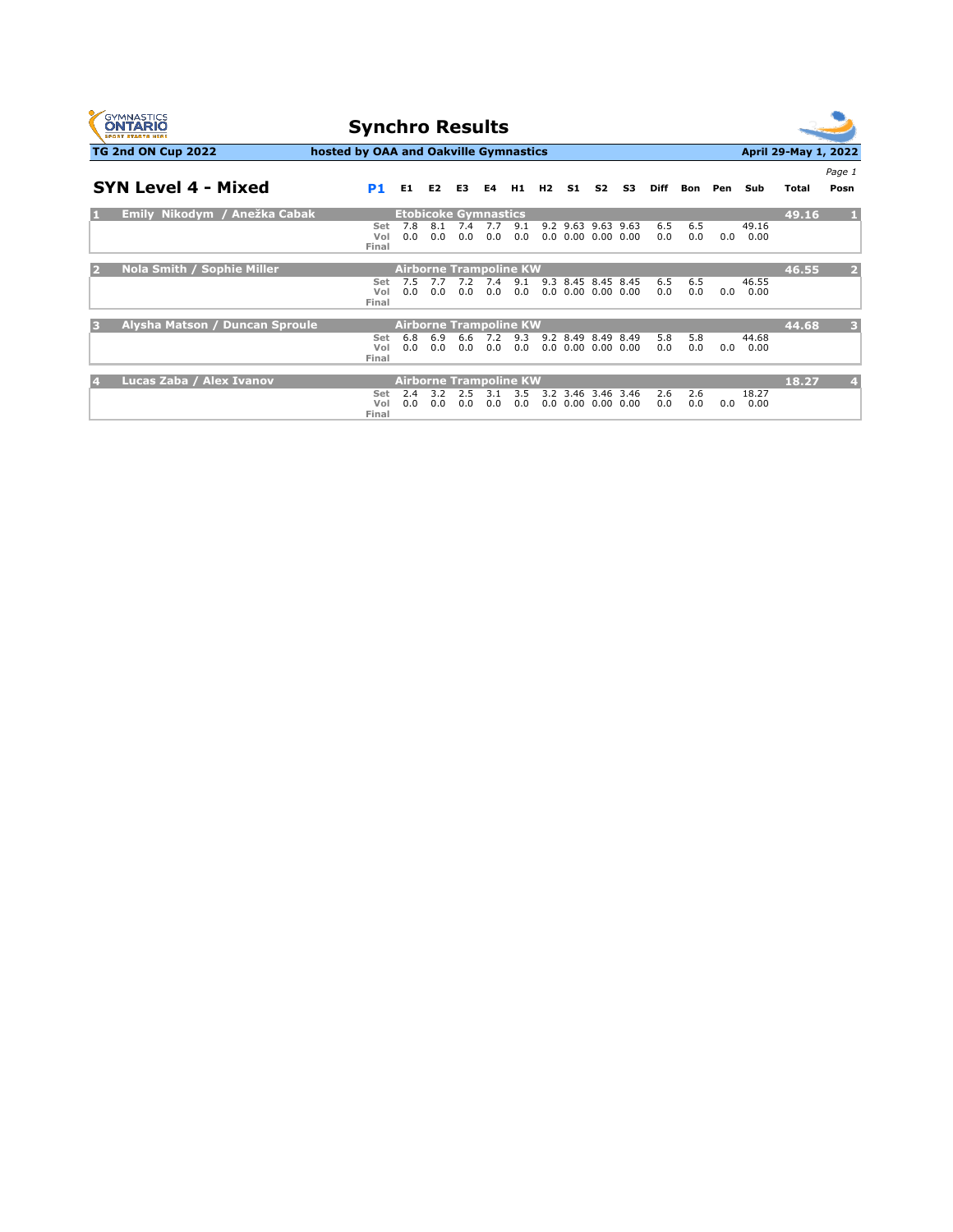| <b>GYMNASTICS</b><br><b>ONTARIO</b><br><b>SPORT STARTS HERE</b> | <b>Synchro Results</b>                |            |                |                                   |            |            |                |      |                                               |      |            |     |     |               |                      |        |
|-----------------------------------------------------------------|---------------------------------------|------------|----------------|-----------------------------------|------------|------------|----------------|------|-----------------------------------------------|------|------------|-----|-----|---------------|----------------------|--------|
| <b>TG 2nd ON Cup 2022</b>                                       | hosted by OAA and Oakville Gymnastics |            |                |                                   |            |            |                |      |                                               |      |            |     |     |               | April 29-May 1, 2022 |        |
|                                                                 |                                       |            |                |                                   |            |            |                |      |                                               |      |            |     |     |               |                      | Page 1 |
| <b>SYN Level 5 - Women</b>                                      | P1                                    | E1         | E <sub>2</sub> | E <sub>3</sub>                    | E4         | H1         | H <sub>2</sub> | S1   | S2                                            | S3   | Diff       | Bon | Pen | Sub           | Total                | Posn   |
| <b>Kaeleigh Murphy / Zoe McBride</b><br>н                       |                                       |            |                | <b>AIM Gymnastics</b>             |            |            |                |      |                                               |      |            |     |     |               | 42.09                |        |
|                                                                 | Set<br>Vol<br>Final                   | 8.0<br>0.0 | 0.0            | 7.9<br>0.0                        | 6.8<br>0.0 | 8.9<br>0.0 |                |      | 8.8 9.37 9.37 9.37<br>$0.0\,0.00\,0.00\,0.00$ |      | 7.0<br>0.0 | 0.0 | 0.0 | 42.09<br>0.00 |                      |        |
| <b>Melanie Edgell / Carina Shalamov</b><br>2                    |                                       |            |                | <b>Skyriders Trampoline Place</b> |            |            |                |      |                                               |      |            |     |     |               | 40.78                | 12     |
|                                                                 | Set<br>Vol<br>Final                   | 7.8<br>0.0 | 7.9<br>0.0     | 6.9<br>0.0                        | 7.3<br>0.0 | 9.2<br>0.0 | 9.3<br>0.0     | 0.00 | 8.44 8.44 8.44<br>0.00                        | 0.00 | 7.1<br>0.0 | 0.0 | 0.0 | 40.78<br>0.00 |                      |        |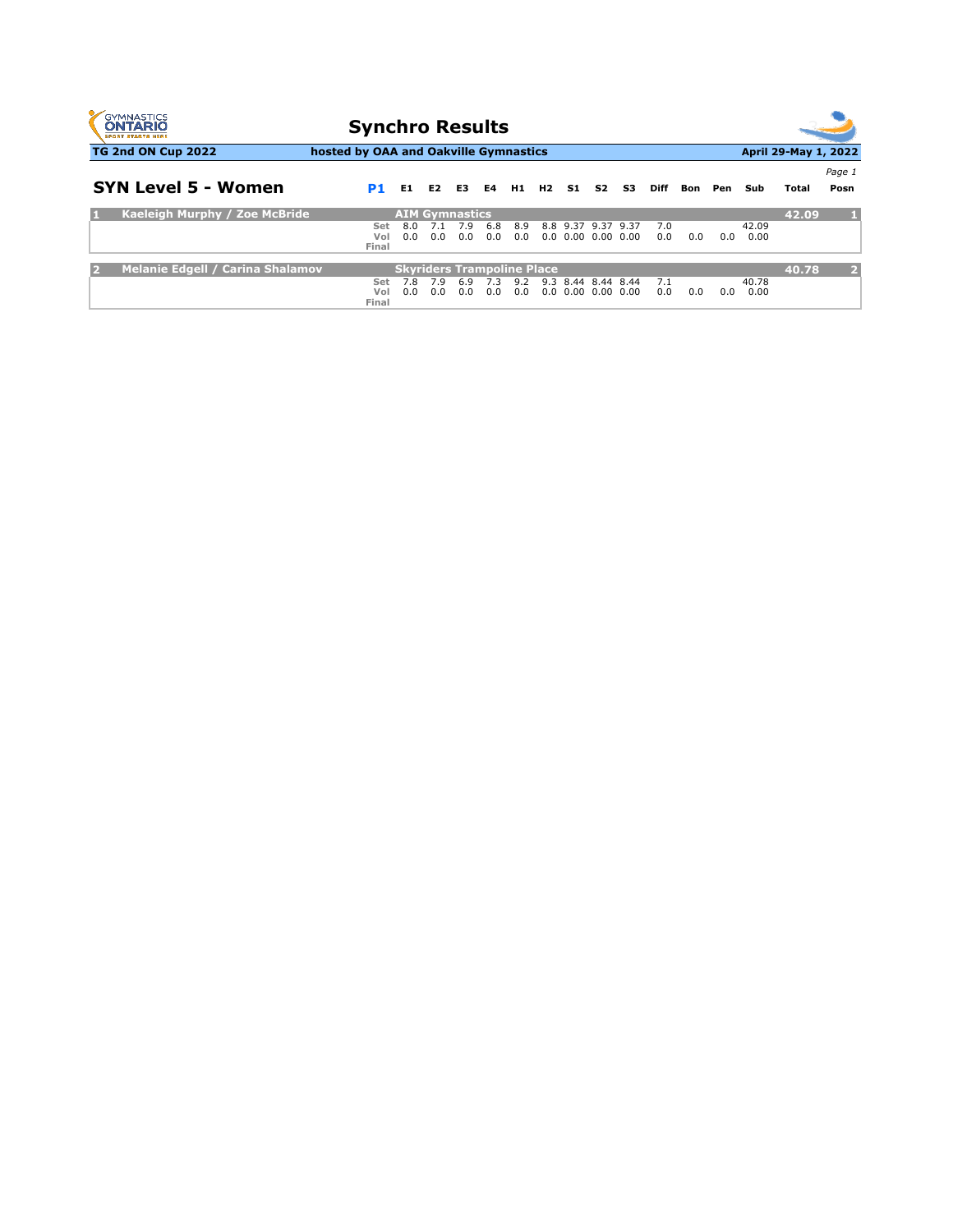| <b>GYMNASTICS</b><br><b>ONTARIO</b><br><b>SPORT STARTS HERE</b> | <b>Synchro Results</b>                |            |                |                                         |            |            |  |                                                         |    |      |            |     |     |               |                      |        |  |  |  |
|-----------------------------------------------------------------|---------------------------------------|------------|----------------|-----------------------------------------|------------|------------|--|---------------------------------------------------------|----|------|------------|-----|-----|---------------|----------------------|--------|--|--|--|
| <b>TG 2nd ON Cup 2022</b>                                       | hosted by OAA and Oakville Gymnastics |            |                |                                         |            |            |  |                                                         |    |      |            |     |     |               | April 29-May 1, 2022 |        |  |  |  |
|                                                                 |                                       |            |                |                                         |            |            |  |                                                         |    |      |            |     |     |               |                      | Page 1 |  |  |  |
| SYN Level 5 - Men                                               | P1                                    | E1         | E <sub>2</sub> | E3                                      | E4         | H1 H2      |  | S1                                                      | S2 | S3.  | Diff       | Bon | Pen | Sub           | Total                | Posn   |  |  |  |
| Logan Johnston / Seamus McKeag                                  |                                       |            |                | <b>Just Bounce Trampoline Club Inc.</b> |            |            |  |                                                         |    |      |            |     |     |               | 39.10                |        |  |  |  |
|                                                                 | Set<br>Vol<br>Final                   | 6.5<br>0.0 | 5.9<br>0.0     | 6.4<br>0.0                              | 6.6<br>0.0 | 9.2<br>0.0 |  | 9.3 7.80 7.80<br>$0.0 \quad 0.00 \quad 0.00 \quad 0.00$ |    | 7.80 | 7.8<br>0.0 | 0.0 | 0.0 | 39.10<br>0.00 |                      |        |  |  |  |